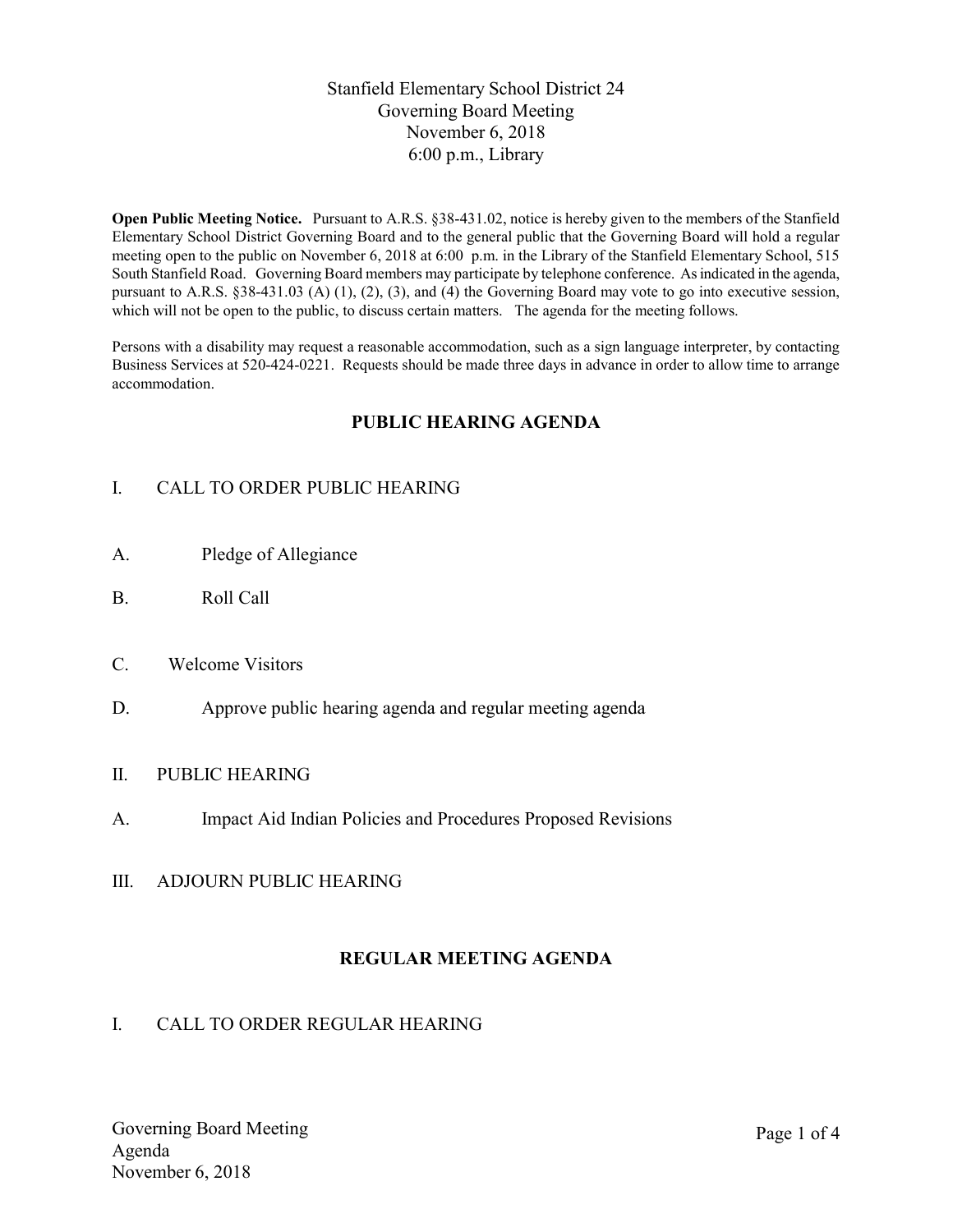# III. CALL TO THE PUBLIC

Guidance for Public Participation in Board Meetings is provided in Policy BEDH. The President may recognize individuals wishing to address the Board under Call to the Public or under the item on the Agenda they wish to address. Each individual will be allowed five minutes unless additional time was requested and granted in advance by the Superintendent or President. ARS 38-432.02(H) provides that Board members shall not respond to comments unless the item is on the agenda. Pursuant to Federal Public Law 103-382, Title 8 (Impact Aid), and the District's Indian Education Policy (IGAK), this call is for any member of our district.

The Board shall not hear personal complaints against school personnel or a person connected with the district. A procedure is provided by the Board for disposition of legitimate complaints in Policies KL, KB and KLD.

## LLAMADA AL PÚBLICO

La póliza BEDH, provee una guía publica para participar en juntas de la Mesa Directiva. El presidente de la Mesa Directiva puede reconocer a los individuos que desean dirigirse a la mesa bajo llamada al público o bajo el artículo en la agenda que desean tratar. A cada individuo se le otorgaran cinco minutos de tiempo, a menos que el Presidente o Superintendente le hayan concedido tiempo adicional por adelantado. La Póliza ARS 38- 432.02 dice que ningún miembro de la mesa responderá a ningún tipo de comentarios de temas que no estén en la agenda. De conformidad con la Ley Pública Federal 103-382, Título 8 (Impact Aid) y la Política de Educación Indígena del Distrito (IGAK), esta convocatoria es para cualquier miembro de nuestro distrito.

La mesa no oirá quejas personales en contra de personal de la escuela o personas que tengan alguna conexión con el Distrito. Para este tipo de quejas la mesa provee otro tipo de procedimientos para la disposición de quejas legítimas las cuales se encuentran en las siguientes Pólizas KL, KB, y KLD.

### IV. APPROVAL OF MINUTES

Approve the October 9, 2018 regular governing board meeting minutes.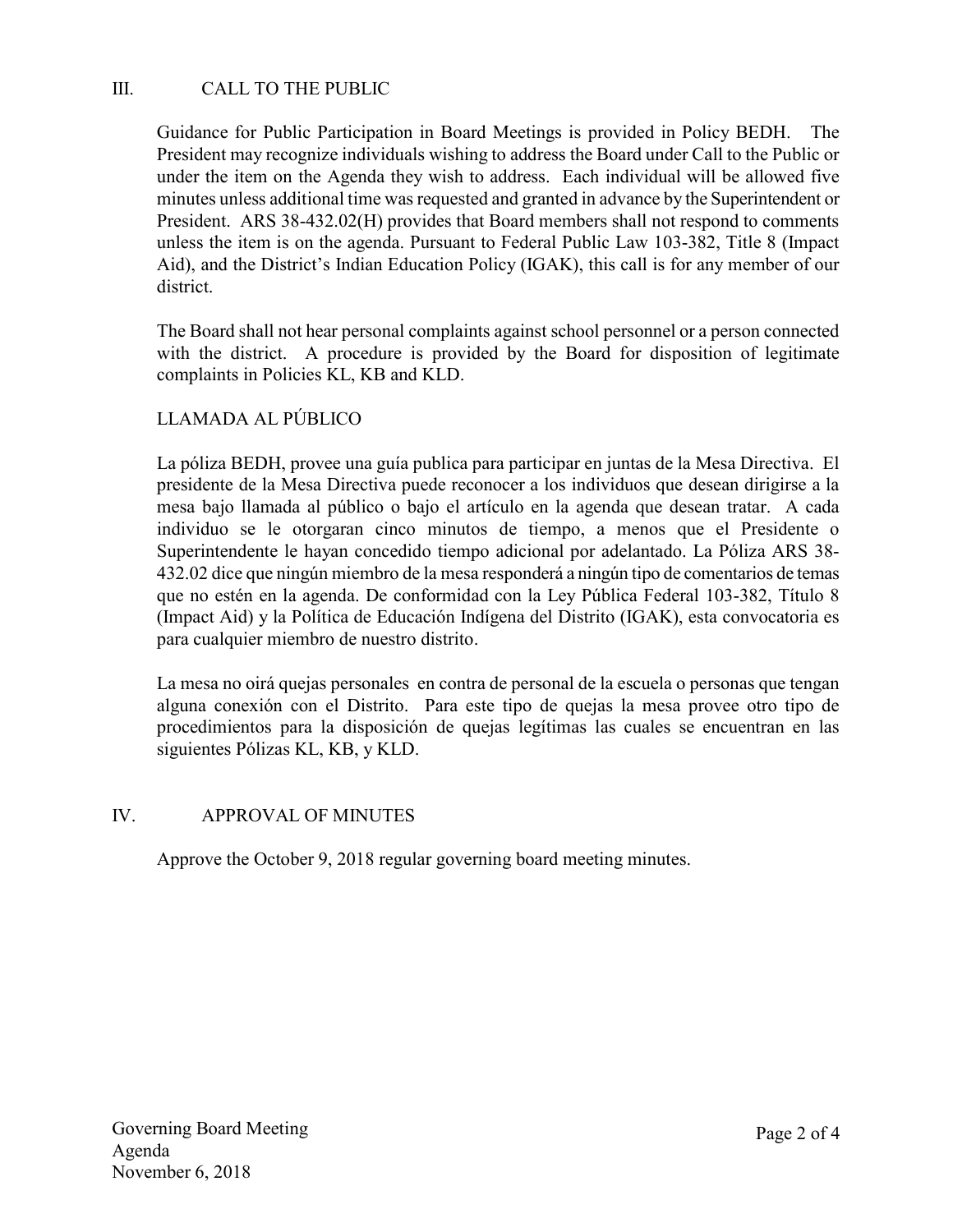### V. AWARDS AND RECOGNITIONS

- A. Students of the Month
- B. Employees of the Month
- VI. REPORTS
	- A. Superintendent's Report
	- 1. Arizona Ranger School Safety Project
	- B. October Public Funds Expenditure Reports (Pages 1-4)
	- C. October Student Activities Report (Page 5)
	- D. Principal's Report (Page 6-7)
		- 1. Discipline Report
	- E. Operations Support Services Reports (Pages 8 9)
		- 1. Operations
		- 2. Technology
- VII. NEW BUSINESS ACTION ITEMS PERSONNEL

All hiring is pending satisfactory completion of background investigation, records verification, and fingerprint report.

A. Approve hire effective 10/31/2018, Notice of "At-Will" Appointment – Initial 260-day schedule for Belen Mendoza, School Secretary

- B. Accept resignation, Samantha Dawrs, Instructional Aide, effective October 30, 2018 (Page 10)
- C. Approve termination for Alberto Marquez, Bus Driver, effective October 25, 2018 for job abandonment
- D. Approve hire effective 10/30/2018, Notice of "At-Will" Appointment Initial 189-day schedule for Philip Sylvia, Bus Driver
- E. Accept declined extra duty contract for FY18-19 for Elaine Matthias, Girls softball
- F. Approve extra duty contract for 2018-19 for
- 1. Mariela Medel, Girls Basketball
- 2. Nicholas Huys, Boys Soccer
- 3. Joey Ball, Boys Basketball
- 4. Louie Espuma, Boys Baseball

Governing Board Meeting Agenda November 6, 2018